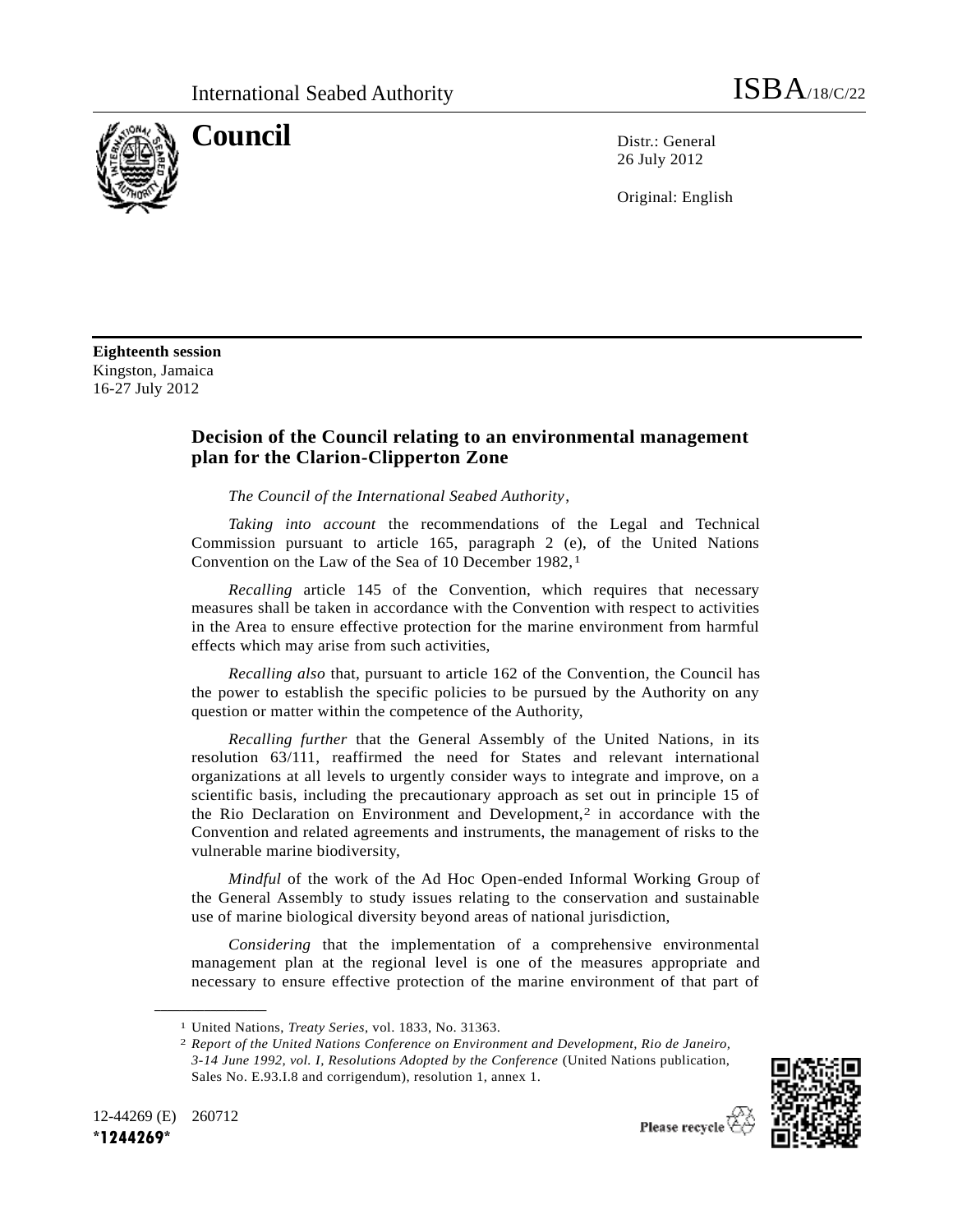the Area known as the Clarion-Clipperton Zone from harmful effects that may arise from activities in the Area and that such a plan should include provision for the establishment of a representative network of areas of particular environmental interest,

*Recognizing* the rights of those entities which presently hold contracts with the International Seabed Authority for exploration for polymetallic nodules in the Clarion-Clipperton Zone pursuant to the Convention, the Agreement relating to the implementation of Part XI of the United Nations Convention on the Law of the Sea of 10 December 19823 and the Regulations on Prospecting and Exploration for Polymetallic Nodules in the Area,<sup>4</sup> in particular their security of tenure over areas allocated for exploration, in accordance with their contracts,

<span id="page-1-1"></span><span id="page-1-0"></span>*Taking into account* the note by the secretariat on the status of the environmental management plan for the Clarion-Clipperton Zone,<sup>5</sup>

1. *Approves* the environmental management plan for the Clarion-Clipperton Zone as recommended by the Legal and Technical Commission,<sup>6</sup> to be implemented over an initial three-year period, which includes the designation, on a provisional basis, of a network of areas of particular environmental interest, as defined in the annex to the present decision, and gives effect to the precautionary approach as called for by the Regulations;[4](#page-1-0)

2. *Decides* that the plan will be applied in a flexible manner so that it may be improved as more scientific, technical and environmental baseline and resource assessment data are supplied by contractors and other interested bodies;

3. *Requests* the Legal and Technical Commission to make recommendations, where appropriate, to the Council relating to the network of areas of particular environmental interest, on the basis of the results of workshops7 with a view to redefining, where necessary, the details of the size, location and number of required areas of particular environmental interest;

4. *Also requests* the Legal and Technical Commission to report to the Council on the implementation of the environmental management plan;

5. *Encourages* further dialogue with all stakeholders to ensure complementarity with regard to the proposed areas of particular environmental interest, the precise location of which may be reviewed;

6. *Decides* that, for a period of five years from the date of the present decision or until further review by the Legal and Technical Commission or the Council, no application for approval of a plan of work for exploration or exploitation should be granted in areas of particular environmental interest referred to in the annex;

7. *Also decides* to apply the present decision in accordance with the Convention,<sup>[1](#page-0-0)</sup> the Agreement,<sup>[3](#page-1-1)</sup> the Regulations<sup>[4](#page-1-0)</sup> and the terms of the contracts on exploration for polymetallic nodules issued in respect of the Clarion-Clipperton Zone;

**\_\_\_\_\_\_\_\_\_\_\_\_\_\_\_\_\_\_**

<sup>3</sup> United Nations, *Treaty Series*, vol. 1836, No. 31364.

<sup>4</sup> See ISBA/6/A/18, annex.

<sup>5</sup> ISBA/18/C/11.

<sup>6</sup> ISBA/17/LTC/7.

<sup>7</sup> See ISBA/17/LTC/7, para. 42, and ISBA/18/C/20, para. 20.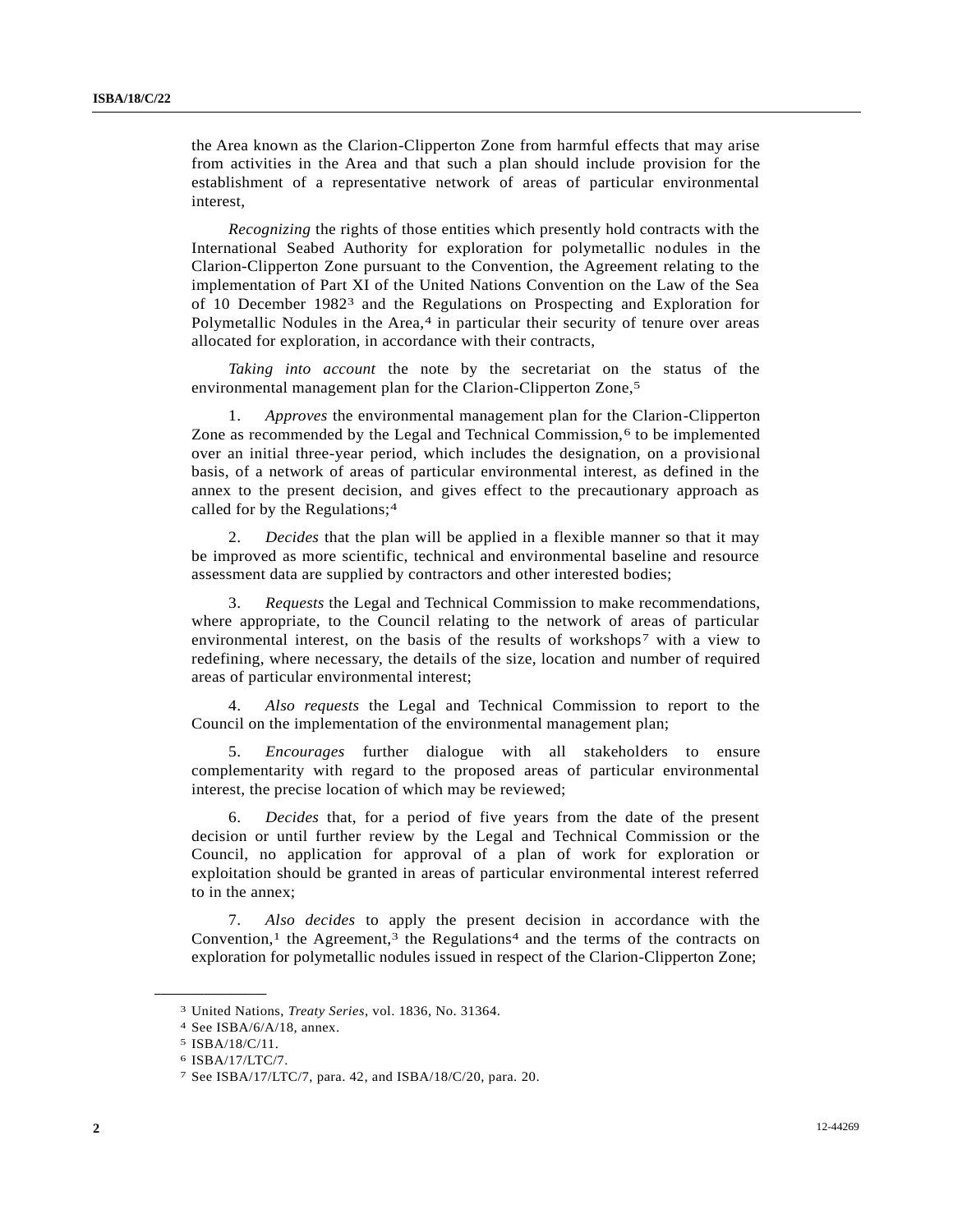8. *Encourages* the conduct of marine scientific research in the areas of particular environmental interest referred to in the annex, in accordance with article 143 of the Convention, and the full and effective dissemination of the results of such research through the Authority;

9. *Requests* the Secretary-General of the International Seabed Authority to take steps to encourage the development of programmes for marine scientific research in the Clarion-Clipperton Zone, including in the areas of particular environmental interest referred to in the annex, for the benefit of developing States and technologically less developed States, including through the Endowment Fund for Marine Scientific Research in the Area of the Authority;

10. *Also requests* the Secretary-General to communicate the present decision to members of the Authority, observers to the Authority and relevant international organizations.

> *180th meeting 26 July 2012*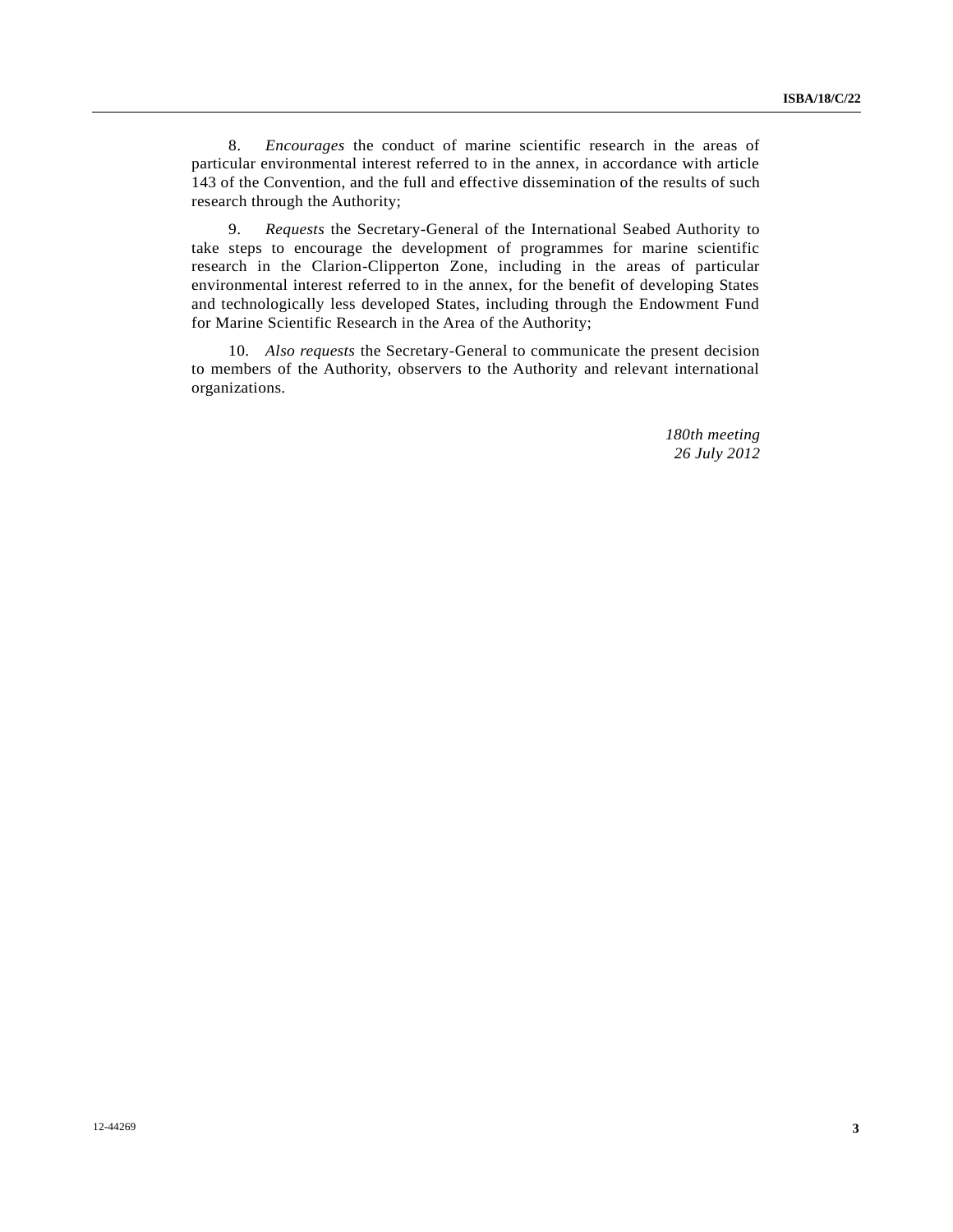## **Annex**

## **Coordinates of areas of particular environmental interest in the Clarion-Clipperton Fracture Zone**

| (Decimal degrees; geodetic data: WGS 84) |  |  |  |  |  |
|------------------------------------------|--|--|--|--|--|
|------------------------------------------|--|--|--|--|--|

|                | North-west     |            | North-east     |            | South-west     |            | South-east     |            |
|----------------|----------------|------------|----------------|------------|----------------|------------|----------------|------------|
| APEI No.       | Longitude      | Latitude   | Longitude      | Latitude   | Longitude      | Latitude   | Longitude      | Latitude   |
| 1              | -155.1258230   | 14.7786439 | $-151.4341771$ | 14.7786439 | $-155.1258230$ | 11.1813560 | $-151.4341771$ | 11.1813560 |
| 2              | -137.7429577   | 17.4489937 | -134.0073094   | 17.4489937 | -137.7429577   | 13.8518916 | -134.0073094   | 13.8518916 |
| 3              | $-129.6681041$ | 20.7629612 | -125.8642789   | 20.7629612 | $-129.6681041$ | 17.1656730 | -125.8642789   | 17.1656730 |
| $\overline{4}$ | $-151.2224262$ | 8.2492578  | $-147.6012762$ | 8.2492578  | $-151.2224262$ | 4.6510260  | $-147.6012762$ | 4.6510260  |
| 5              | -138.3177402   | 9.6026421  | -134.6738681   | 9.6026421  | -138.3177402   | 5.9923037  | -134.6738681   | 5.9923037  |
| 6              | $-123.3272506$ | 20.0121153 | $-119.6066506$ | 20.0121153 | $-123.3272506$ | 16.4794164 | $-119.6066506$ | 16.4794164 |
| 7              | -144.3546889   | 6.4886439  | -140.7453109   | 6.4886439  | -144.3546889   | 2.8913559  | -140.7453109   | 2.8913559  |
| 8              | $-133.0892640$ | 8.0086440  | -129.4707359   | 8.0086440  | $-133.0892640$ | 4.4113559  | -129.4707359   | 4.4113559  |
| 9              | -127.0236679   | 10.3201755 | -123.3862099   | 10.3201755 | -127.0236679   | 6.7228874  | -123.3862099   | 6.7228874  |